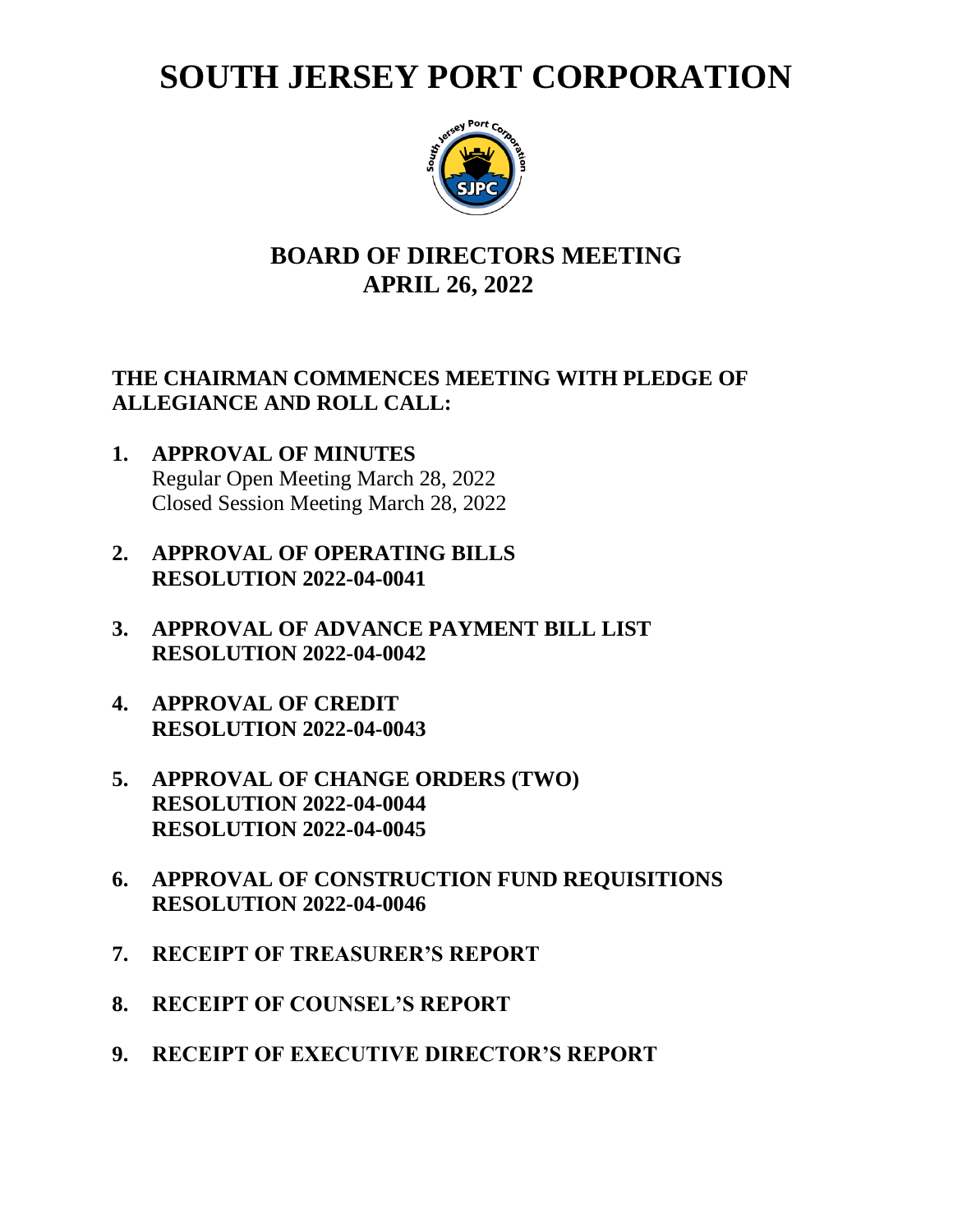

#### **10. ADDITIONAL AGENDA ITEMS REQUIRING BOARD ACTION:**

#### **ACTION ITEMS**

- **A. RESOLUTION 2022-04-0047: AUTHORIZATION TO RELEASE REQUEST FOR PROPOSALS FOR PROFESSIONAL SERVICES**
- **B. RESOLUTION 2022-04-0048: APPROVAL TO AWARD A CONTRACT FOR THE DESIGN SERVICES TO CONDUCT ENGINEERING AND PERMITING WORK FOR TERMINAL DEVELOPMENT AT THE PORT OF SALEM**
- **C. RESOLUTION 2022-04-0049: APPROVAL TO ADVERTISE AN INVITATION FOR BIDS FOR THE CONSTRUCTION OF RAIL TRACK IMPROVEMENTS AT BALZANO TERMINAL, CAMDEN, NJ**
- **D. RESOLUTION 2022-04-0050: APPROVAL TO ADVERTISE CONSTRUCTION BIDS FOR PHASE III OF THE BROADWAY TERMINAL DRY-PIPE FIRE PROTECTION SPRINKLER SYSTEMS REPLACEMENT PROJECT**
- **E. RESOLUTION 2022-04-0051: APPROVAL TO ISSUE AN RFP FOR THE CONSTRUCTION OF A STRENGTHENED PERIMETER BARRIER WALL AT BALZANO TERMINAL**
- **F. RESOLUTION 2022-04-0052: APPROVAL TO ADVERTISE CONSTRUCTION BIDS FOR BROADWAY TERMINAL PIER 1 SINK HOLE REPAIRS**
- **G. RESOLUTION 2022-04-0053: APPROVAL TO AWARD THE ELECTRIC CARGO HANDLING EQUIPMENT CHARGING INFRASTRUCTURE AT BALZANO AND BROADWAY TERMINALS, CAMDEN, NJ**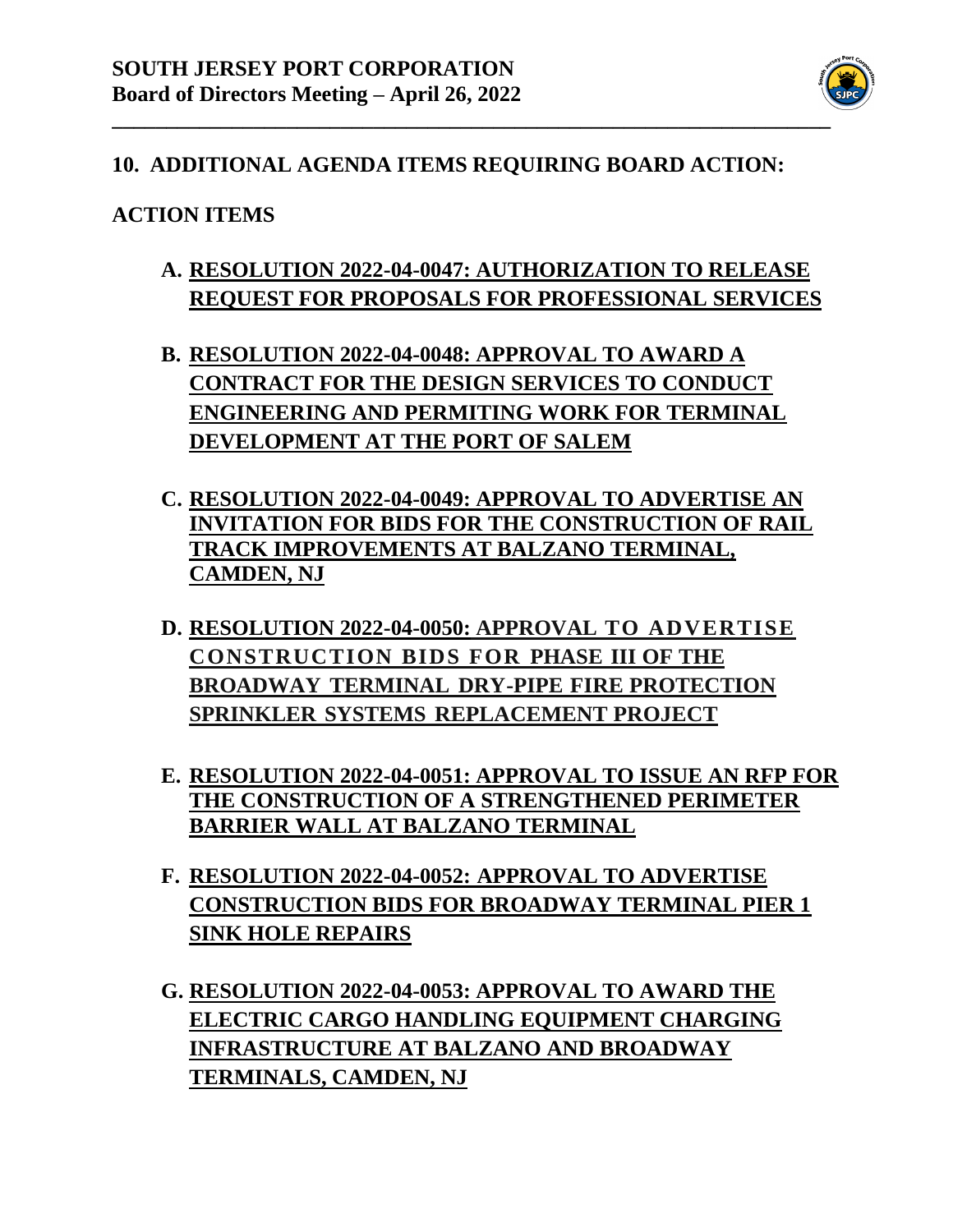

## **H. RESOLUTION 2022-04-0054: APPROVAL OF ANNUAL SCI SUPPORT FOR SERVICES**

**I. RESOLUTION 2022-04-0055: AUTHORIZATION TO AWARD RFP FOR TERMINAL OPERATING SYSTEM**

**SUPPLEMENTAL BOARD INFORMATION:**

- **J. MARKETING COMMITTEE REPORT & PHOENIX/ARTLIP COMMUNICATIONS REPORT**
- **K. PORT SECURITY UPDATE**
- **L. PAULSBORO MARINE TERMINAL PROJECT UPDATES**

PUBLIC SESSION FOR QUESTIONS / COMMENTS

#### **12. CLOSED SESSION AND/OR ADJOURNMENT**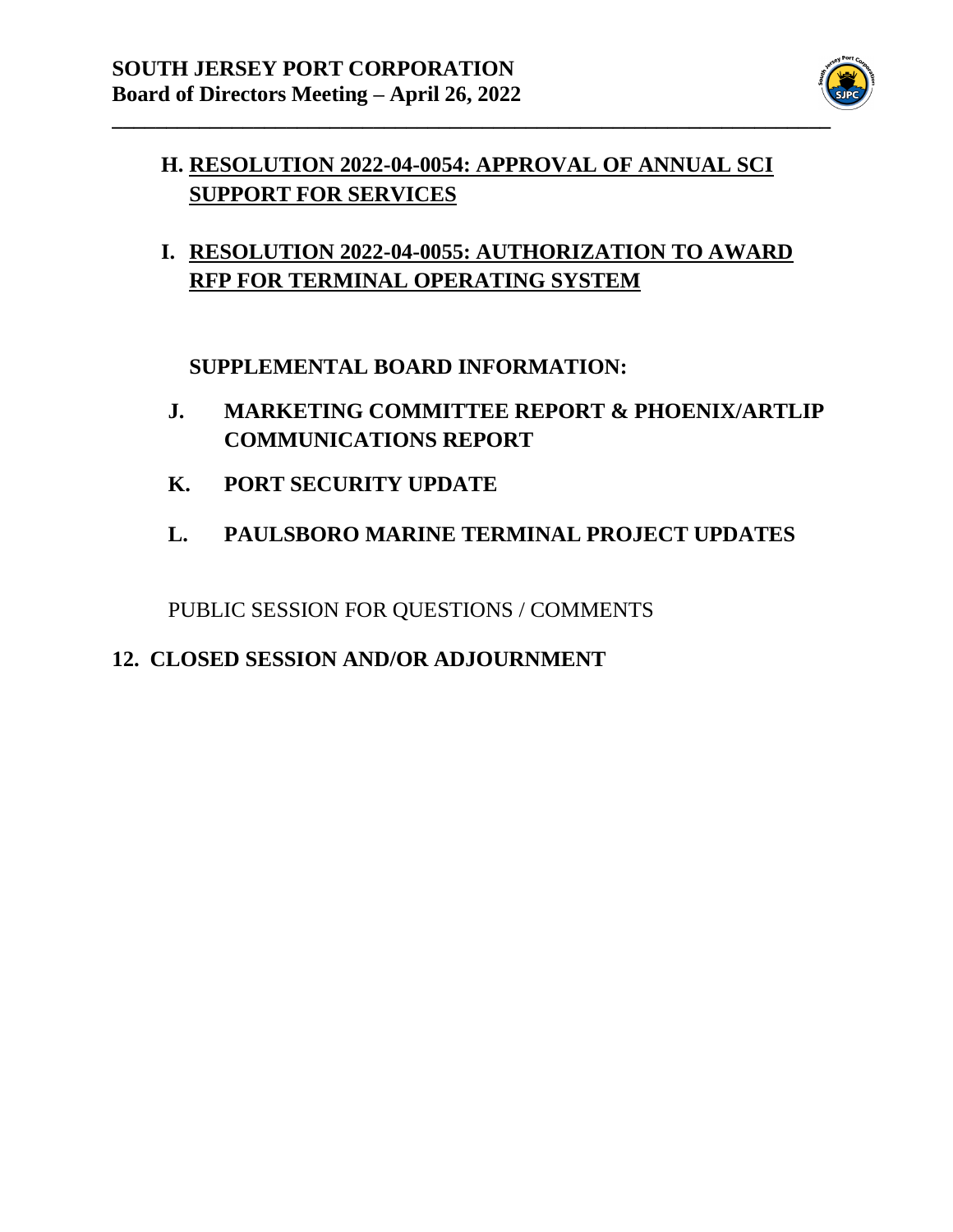

## **A. RESOLUTION 2022-04-0047: AUTHORIZATION TO RELEASE REQUEST FOR PROPOSALS FOR PROFESSIONAL SERVICES**

#### **REQUEST**

Staff is requesting authorization to release the Request for Qualifications/Proposals for seven (7) professional service categories. Staff will have General Counsel review the RFQ/P documents. The legal notices will be posted with a deadline to submit packages in May. The current contracts are in holdover status. General Counsel, Maritime Counsel, Labor Counsel, and General Health and Insurance Broker, will have a term of two years. Bond Counsel, Financial Advisor, and Marketing Consultant will have a term of one year with a one-year option at the prerogative of the Board.

- General Counsel
- Maritime Counsel
- Bond Counsel
- Labor Counsel
- Financial Advisor
- General Health and Insurance Broker
- Marketing Consultant

The packages received will be provided to the Board Review Committee and recommendations will be provided to the Board at the June Board meeting for consideration.

#### **RECOMMENDATION:**

Staff recommends Board authorization to advertise the Request for Qualifications/Proposals for Professional Services.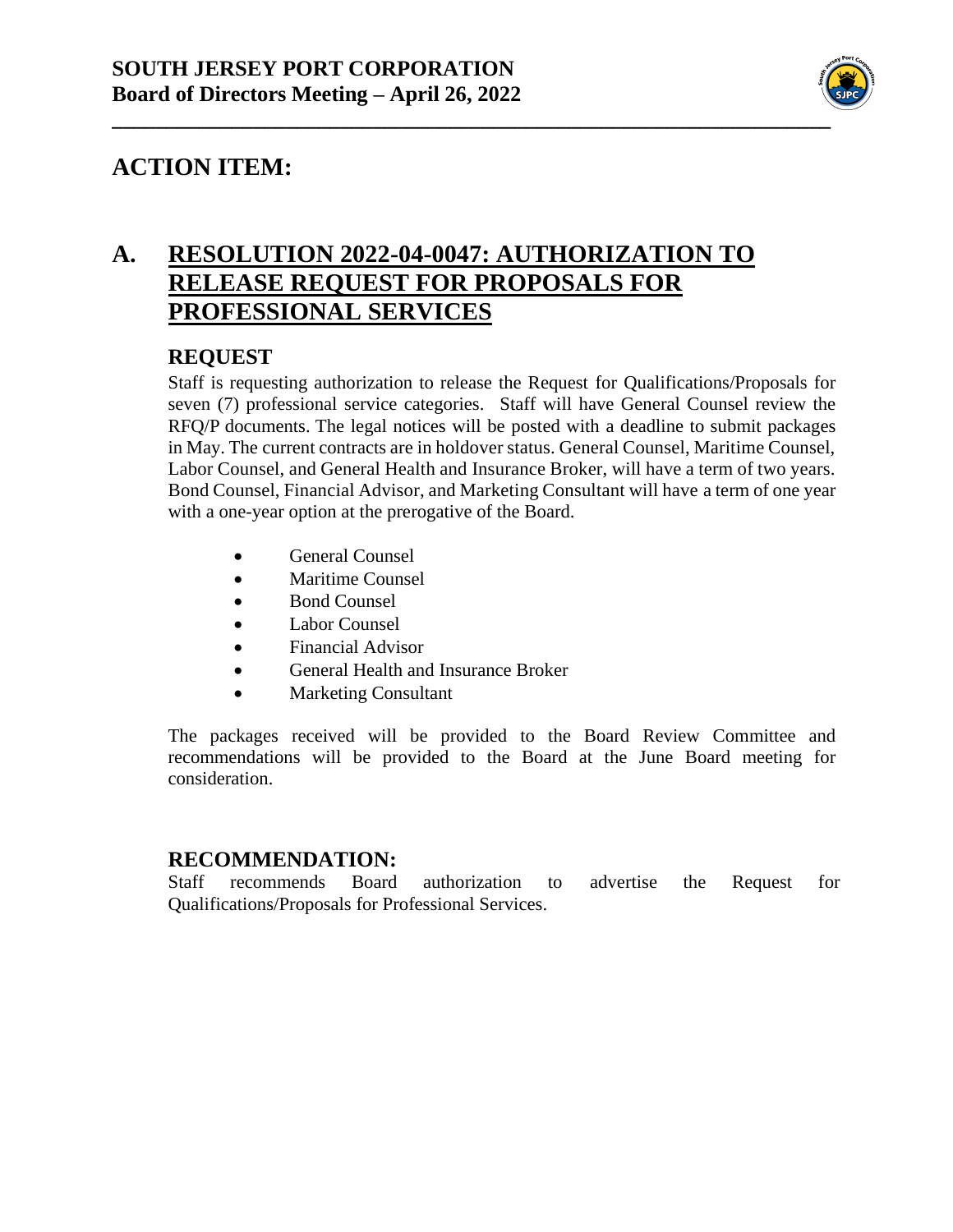

## **B. RESOLUTION 2022-04-0048: APPROVAL TO AWARD A CONTRACT FOR THE DESIGN SERVICES TO CONDUCT ENGINEERING AND PERMITING WORK FOR TERMINAL DEVELOPMENT AT THE PORT OF SALEM**

#### **REQUEST**

Staff is requesting Board approval to award a design service contract to conduct engineering and permitting work for terminal development at the Port of Salem as part of the recently awarded USDOT INFRA grant.

#### **BACKGROUND**

Pursuant to the Board's Authorization: RESOLUTION 2021-09-0097 - APPROVAL TO ISSUE AN RFP FOR THE DESIGN SERVICES TO CONDUCT PRELIMINARY ENGINEERING AND PERMITING WORK FOR TERMINAL DEVELOPMENT AT THE PORT OF SALEM, an RFP was issued to the prequalified Marine Engineer list of firms to perform environmental services together with preliminary and final engineering services including federal and state permitting to develop the first 400' waterfront berth structure and adjacent upland area identified as Phase 1A at the Port of Salem Terminal in Salem County, NJ.

Staff is now requesting Board approval to award a design RFP for the Phase 1A development of the Port of Salem Marine Terminal. In August 2021, we were advised that SJPC was the recipient of a 2021 Office of Port Infrastructure Development at the Maritime Administration (MARAD) grant in the amount of \$9 million. The first phase of development is estimated at \$15 million, with the federal MARAD grant funding the \$9 million and SJPC together with other sources will fund the remainder of the project cost.

An RFP for the Phase 1A development of the Port of Salem was released on 12/17/2021, and a site visit was conducted on 1/5/2022 with twelve (12) prequalified firms in attendance.

Proposals were received from the following five (5) firms on 2/11/ 2022:

McLaren Engineering Group S.T. Hudson Engineers, Inc. Woodcliff Lake, NJ Cherry Hill, NJ

Mid-Atlantic Engineering Partners Jacobs Engineering Group, Inc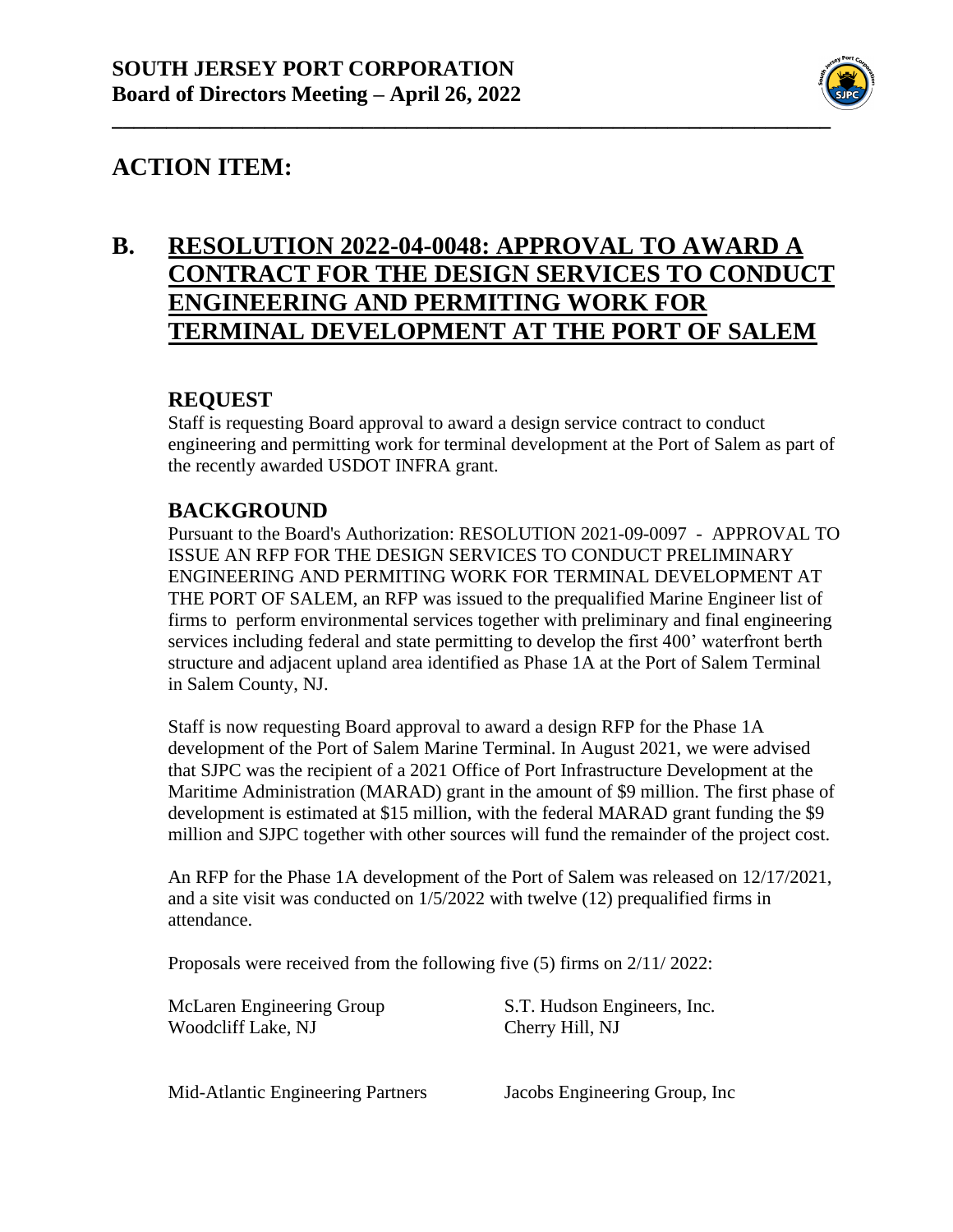#### **SOUTH JERSEY PORT CORPORATION Board of Directors Meeting – April 26, 2022**



Hamilton, NJ Philadelphia, PA

GEI Consultants, Inc. Mount Laurel, NJ

The five firms submitted technical proposals and cost proposals in separate envelopes since, as a federal MARAD grant recipient project, the Brooks Act for evaluation of proposals were to be followed. SJPC was approved to use a modified Brooks Act model in that the top three rated technical proposals were identified, and those three cost proposals were opened and evaluated. Well received presentations were made by the three firms. The three highest rated technical proposals were received from S.T. Hudson, Jacobs, and McLaren. With three highly rated proposals identified, the cost proposals were considered.

The cost proposal provided by the three firms were as follows:

| S.T. Hudson Engineers, Inc. | \$ 871,742  |
|-----------------------------|-------------|
| McLaren Engineering Group   | \$1,688,000 |
| Jacobs Engineering Group    | \$1,988,411 |

#### **RECOMMENDATION:**

Staff is therefore recommending Board Approval to award the environmental, design, and regulatory permitting services for the Phase 1A development of the Port of Salem to S.T. Hudson Engineers, Inc. for the not to exceed amount of \$871,742.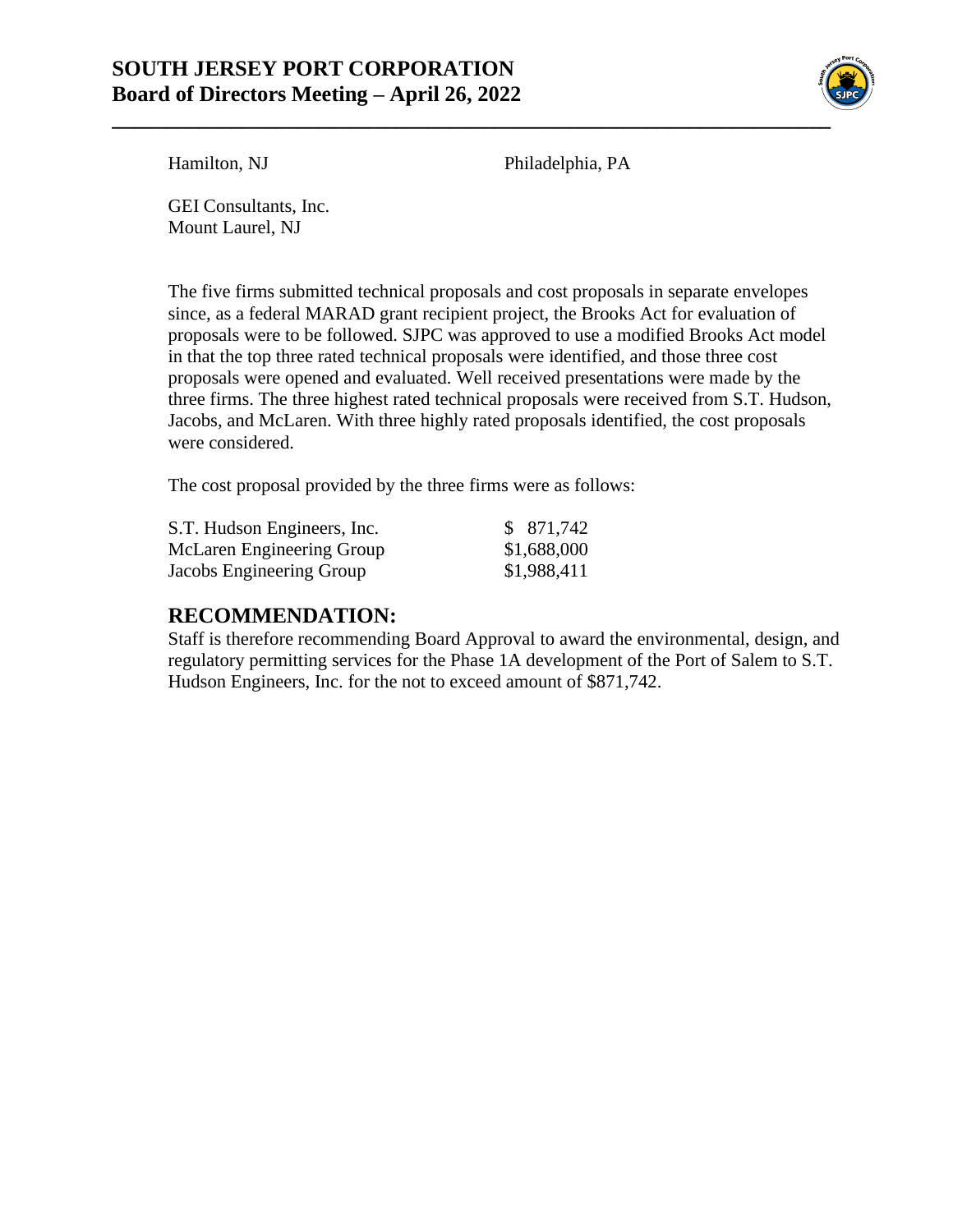

## **C. RESOLUTION 2022-04-0049: APPROVAL TO ADVERTISE AN INVITATION FOR BIDS FOR THE CONSTRUCTION OF RAIL TRACK IMPROVEMENTS AT BALZANO TERMINAL, CAMDEN, NJ**

#### **REQUEST**

Staff is requesting Board approval to publicly advertise an invitation for bids for the construction of rail track improvements at the Balzano Marine Terminal.

#### **BACKGROUND**

The on-port rail track network needs rehabilitation and does not conform to the current operating specifications for Conrail. This project will include replacement and realignment of rail track, set the proper clearances to structures, addition of a rail spur at A-Building thus increasing the capacity to load cargo to rail cars, and replacement of the rail crossing at the main entrance gate.

The SJPC was awarded a NDOT Rail Freight Assistance Program 2020 grant consisting of two separate agreements:

Phase 1: Emergency Work and Rail Improvements Design Phase 2: Rail Improvements Construction

The total amount of the award for the FY2020 RFAP grant award was \$6,010,650.00 with a local match of \$1,426,200.00. The grant agreement for Phase I included NJDOT funding in the amount of \$500,821.20 and a local match of \$55,646.80. This leaves a remaining amount of \$5,509,828.80 funding available for Phase 2, with remaining required local match of \$1,370,553.20.

The 75% design Engineer's Estimate for construction is \$6,922,388 with costs in excess of the grant amount to be provided for in the 2017A Capital Projects account.

#### **RECOMMENDATION:**

Staff is therefore recommending Board Approval to publicly advertise an invitation for bids for the construction of rail track improvements at the Balzano Terminal.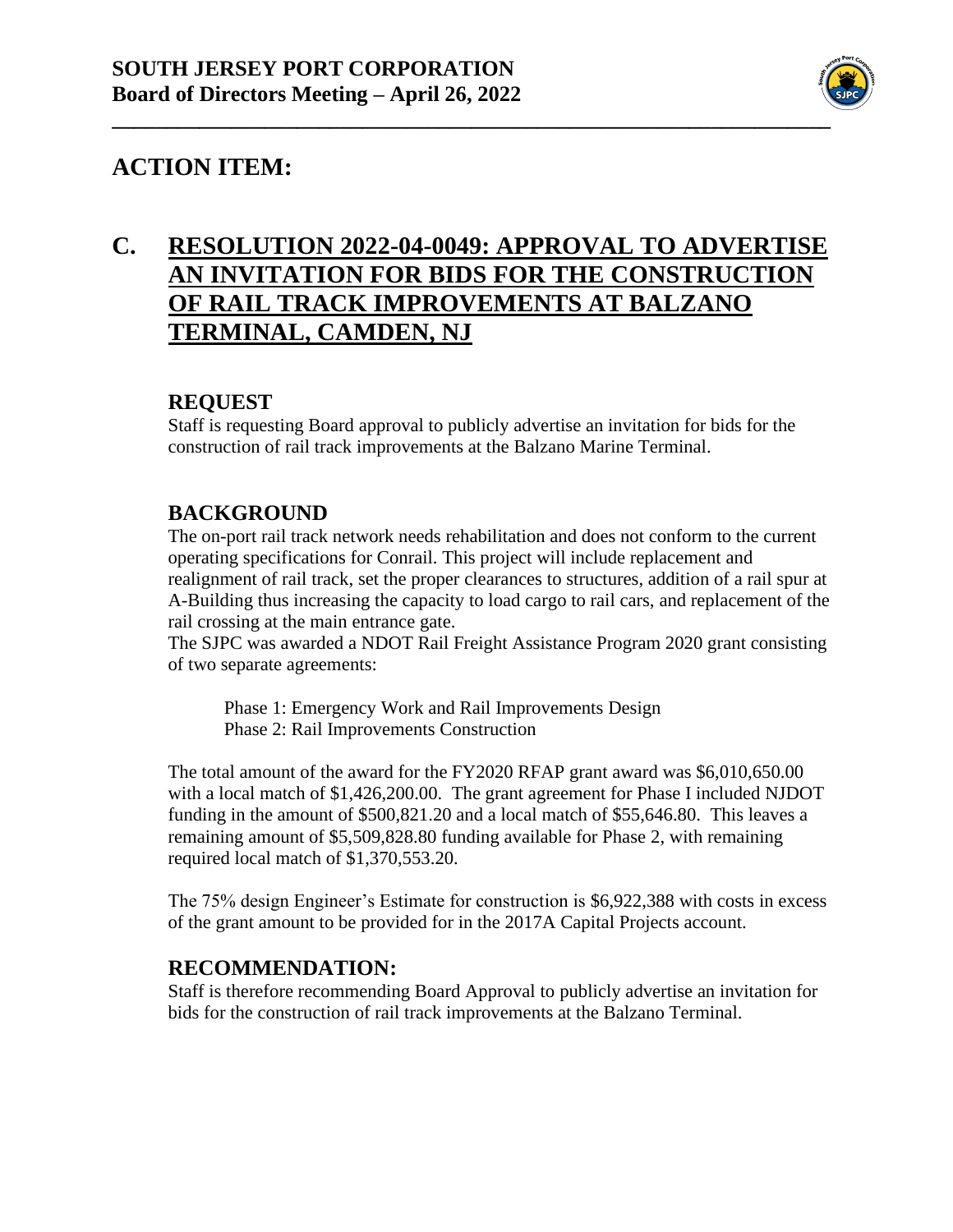

# **D. RESOLUTION 2022-04-0050: APPROVAL TO ADVERTISE CONSTRUCTION BIDS FOR PHASE III OF THE BROADWAY TERMINAL DRY-PIPE FIRE PROTECTION SPRINKLER SYSTEMS REPLACEMENT PROJECT**

#### **REQUEST**

Staff is requesting Board approval for the release of construction bids for Phase 3 of the Broadway Terminal dry-pipe fire protection sprinkler systems replacement project.

#### **BACKGROUND**

As previously authorized by the Board for the entire Broadway Terminal Sprinkler Replacement Project, Phase III of the Broadway Terminal Dry-Pipe Fire Protection Sprinkler Systems replacement project is now designed and ready to issue a Construction RFP for the Bldg. "D" system replacement.

The Engineer's Estimate is \$900,000, minus the anticipated DCA demolition variance as previously approved for the initial two phases.

Funding for this project will come from a combination of the 2016S account and the life/safety budget in operations.

#### **RECOMMENDATION:**

Staff is recommending Board approval to release the Construction RFP for Phase III of the Broadway fire sprinkler replacement project for building "D," contingent upon the approval of a variance from NJDCA.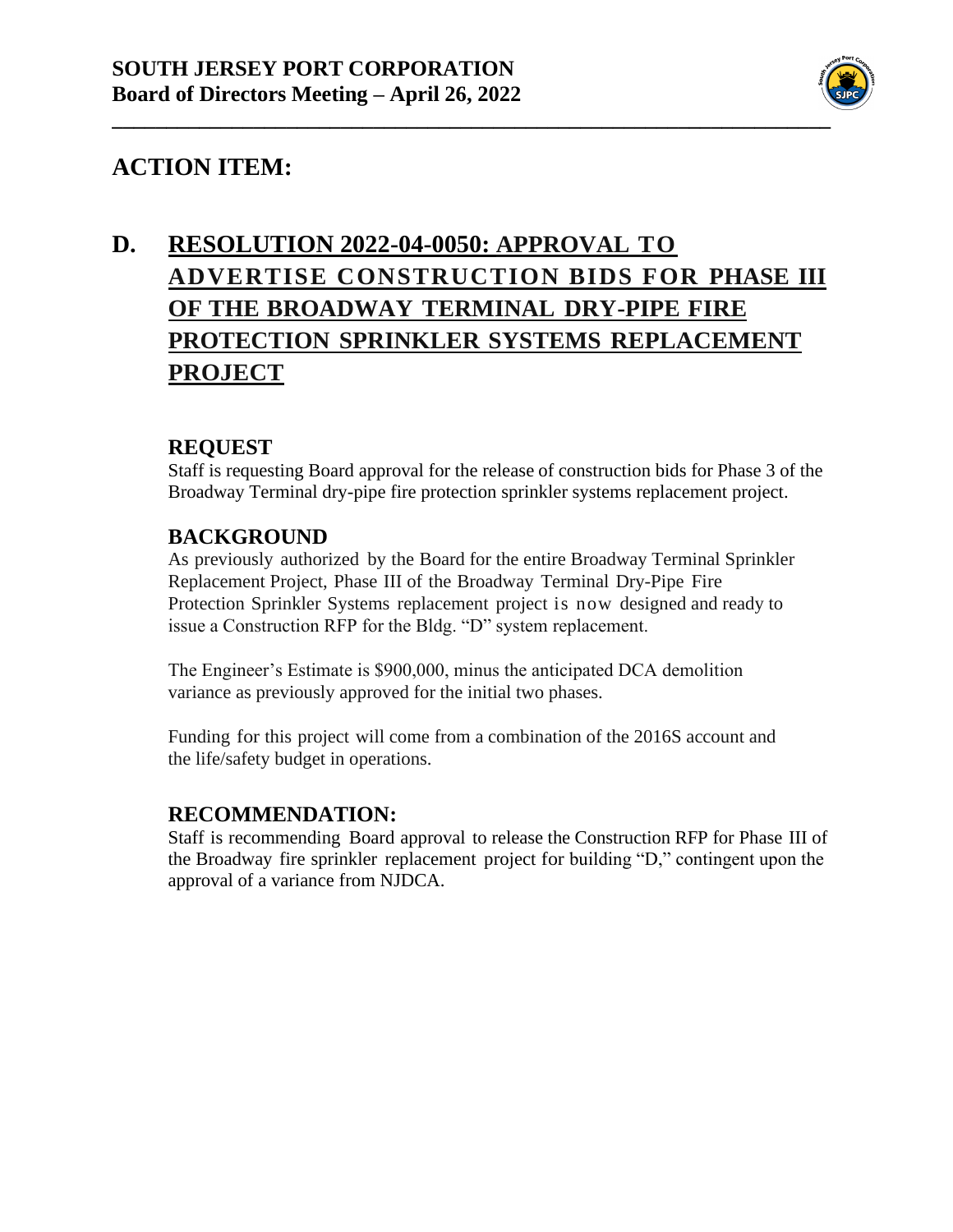

## **E. RESOULTION 2022-04-0051: APPROVAL TO ISSUE AN RFP FOR THE CONSTRUCTION OF A STRENGTHENED PERIMETER BARRIER WALL AT BALZANO TERMINAL**

#### **REQUEST**

Staff is requesting Board approval to advertise an invitation for bids for the construction of a strengthened concrete perimeter barrier wall at the Balzano Terminal.

#### **BACKGROUND**

The scrap metal recycling operation has compromised the integrity of the chain link fence forming the perimeter barrier between the tenant and the remaining port operations areas. A series of empty shipping containers were placed to strengthen and secure the perimeter until a more permanent solution could be developed.

SJPC was awarded \$647,172.00 through a Department of Homeland Security 2019 Port Security Grant. The grant agreement has been executed and security perimeter improvements have begun with the replacement of chain link fence around the Balzano Terminal perimeter. That contract was awarded to Fox Fence in the amount of \$256,259 (SJPC Resolution 2022-01-0005), leaving remaining funding from the grant of \$390,913.

The remaining grant funds will be allocated toward the construction of the barrier wall. The estimated cost to construct the barrier wall is \$1.3 million.

#### **RECOMMENDATION:**

Staff is therefore recommending Board Approval to advertise an invitation for bids for the construction of a perimeter barrier wall at the Balzano Terminal.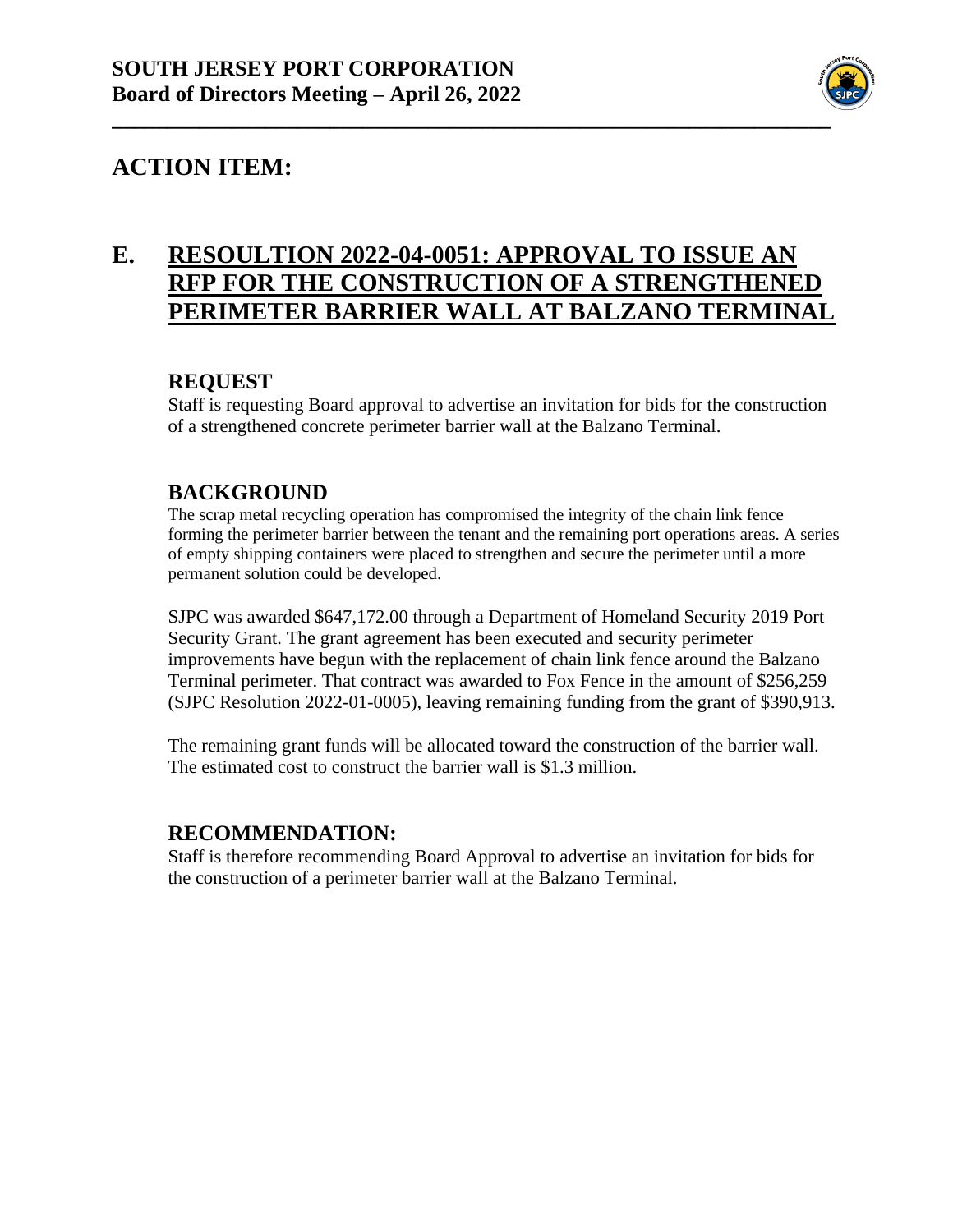

# **F. RESOLUTION 2022-04-0052: APPROVAL TO ADVERTISE CONSTRUCTION BIDS FOR BROADWAY TERMINAL PIER 1 SINK HOLE REPAIRS**

#### **REQUEST**

Staff is requesting Board approval for the release of another Construction RFP for the ongoing repairs to the additional Sink Holes within the Broadway Pier 1.

#### **BACKGROUND**

Over the past several y e a r s sink holes have c on t in  $u$  o  $u$  s  $l$  y developed within the Broadway Pier 1 due to the age and subsequent deterioration of the existing low deck structure. S.T. Hudson Engineers have provided a report evaluating the issue and providing recommendations on repairs.

Monitoring the conditions with exploratory excavations has confirmed an unsealed water leakage condition causing localized low deck deterioration.

As recommended by Hudson, the progression will continue and require further excavation to uncover these suspected areas of infiltration to determine the current extent of the deterioration; fabricate a low deck structural repair, if required; then seal and reinforce the affected areas with a concrete slurry before backfilling and repaving. Attached is a report from S.T. Hudson Engineers.

The engineer's estimate for this project is \$489,600, with the understanding that the current condition poses both a structural and safety concern for further collapse of an operational cargo pier.

Funding is available in the 2017A Bond.

#### **RECOMMENDATION:**

Staff is recommending Board Approval to prepare and release the Construction RFP for the Broadway Terminal Pier 1 sink hole repairs.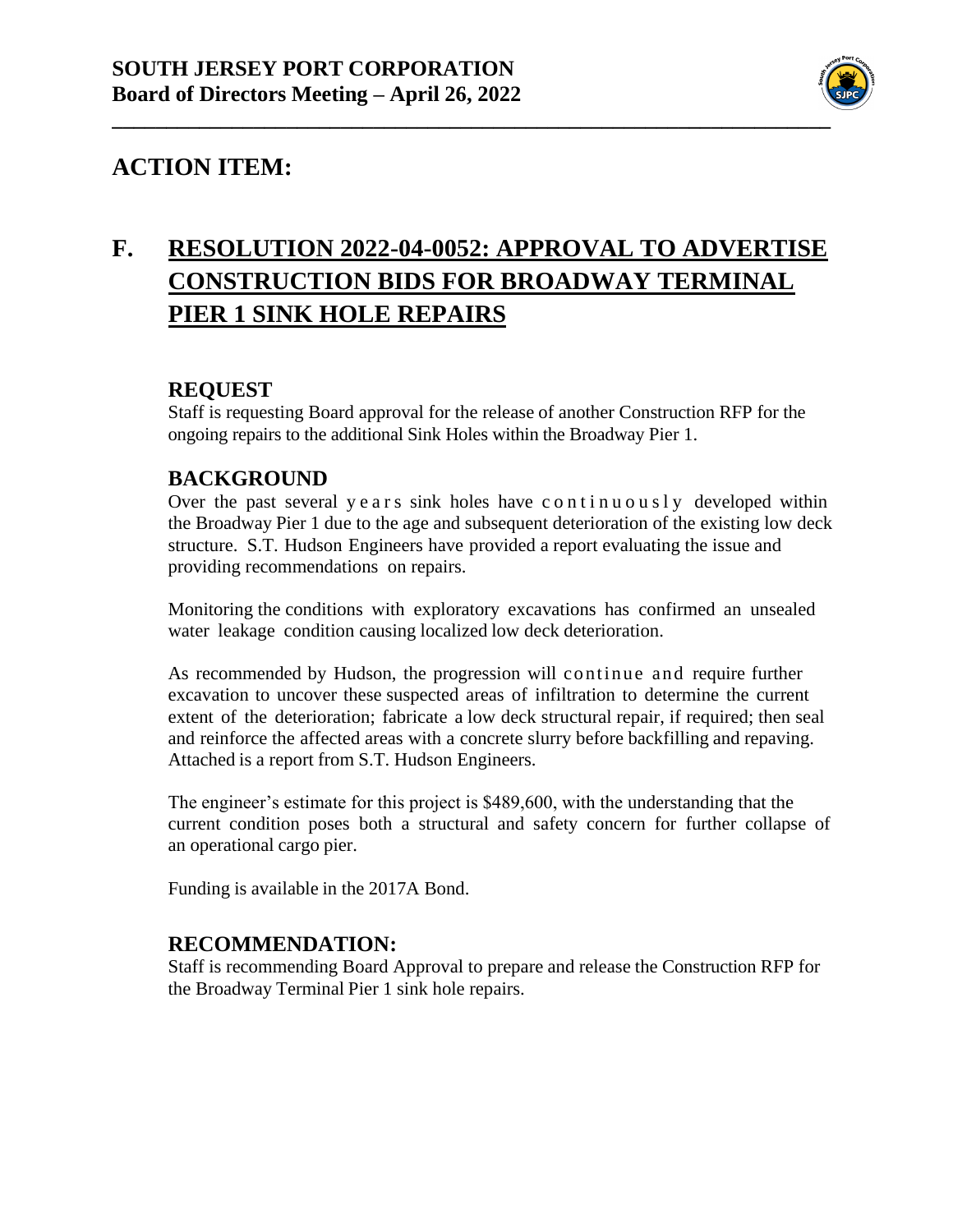

# **G. RESOLUTION 2022-04-0053: APPROVAL TO AWARD THE ELECTRICAL CARGO HANDLING EQUIPMENT CHARGING STATIONS INFRASTRUCTURE CONSTRUCTION AT BALZANO AND BROADWAY TERMINALS, CAMDEN, NJ**

#### **REQUEST**

Pursuant to the Board's Authorization: RESOLUTION 2021-09-0094 - APPROVAL TO RELEASE THE FINALIZED DESIGN FOR SOLICITATION OF THE ELECTRIC FORKLIFT INFRASTRUCTURE CONSTRUCTION RFP, staff is requesting Board approval to Award the Bid for the installation of charging station electrical infrastructure at Broadway and Balzano Terminals.

#### **BACKGROUND**

Commensurate with the Board's Authorization to purchase the 27 pieces of Electric Cargo Handling Equipment, ST Hudson Engineers and Port Operations Staff explored and developed various Electrical Infrastructure designs and Construction scenarios, in preparation for the final selection and potential for increased equipment allotments specific to the off-hour base locations for the required charging facilities at both terminals. Accessibility and operational space requirements together with the availability of high voltage electrical power were the predominant criteria.

An invitation for bids for construction was subsequently developed and advertised for public bid. A pre-bid meeting was held on Tuesday, March 29, 2022, with seven (7) electrical contractors in attendance. Six (6) bids were received on Thursday, April 14 as listed below: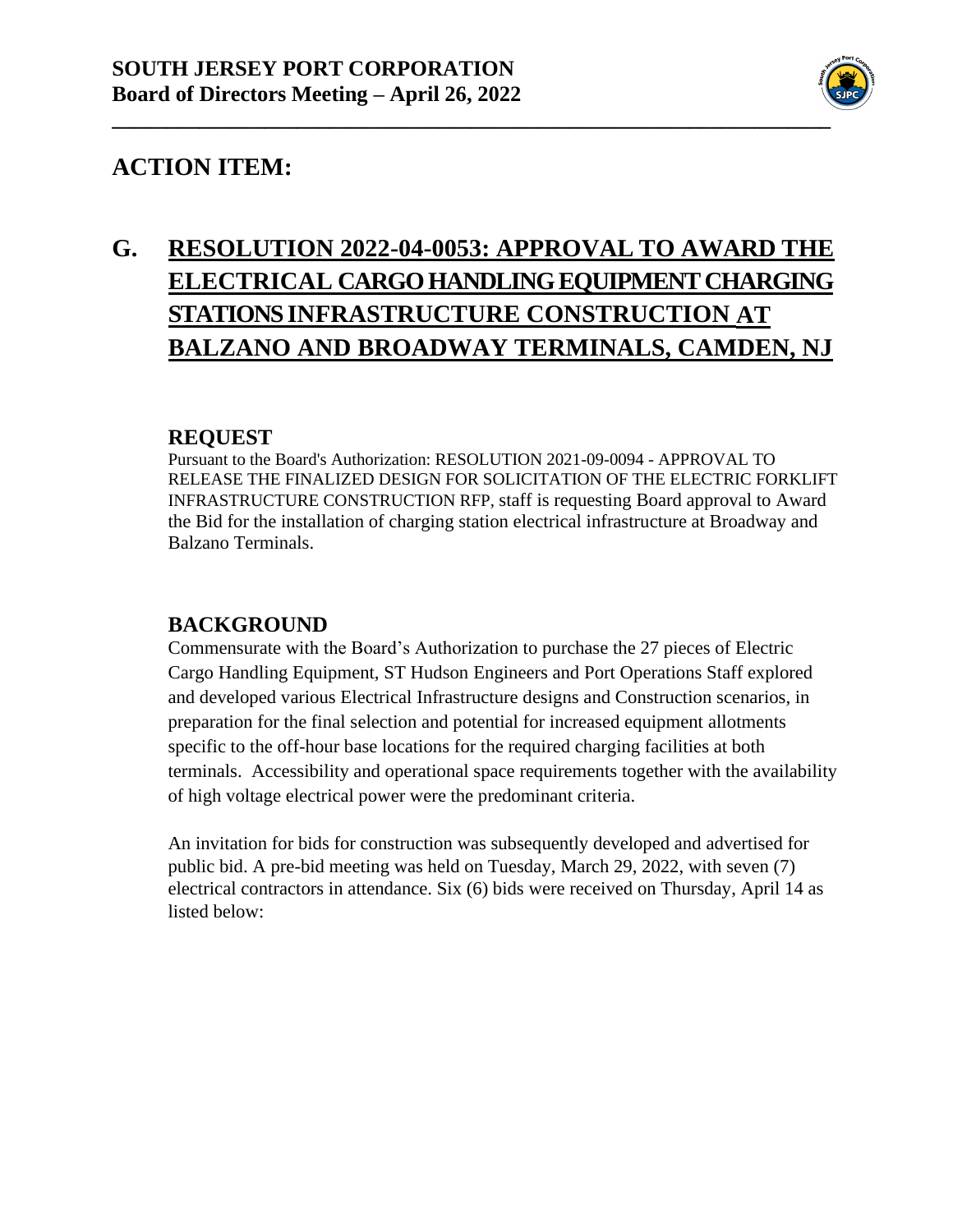#### **SOUTH JERSEY PORT CORPORATION Board of Directors Meeting – April 26, 2022**



| <b>Bidder</b>                            |             | Amount  |
|------------------------------------------|-------------|---------|
| <b>MJF Electrical</b><br>Morrisville, PA | \$          | 571,000 |
| <b>PKF Mark III</b><br>Newton, PA        | \$          | 588,000 |
| <b>Scalfo Electric</b><br>Vineland, NJ   | \$          | 596,000 |
| <b>JJD Electric</b><br>Paulsboro, NJ     | $\zeta$     | 654,924 |
| <b>Bryan Electric</b><br>Hamilton, NJ    | $\varsigma$ | 863,950 |
| Gary Kubiak & Sons<br>Robbinsville, NJ   | \$          | 928,376 |

#### **RECOMMENDATION:**

Staff is recommending Board Approval to Award a contract for the Construction of the Cargo Handling Electrical Charging Infrastructure to: MJF Electrical Contracting & Maintenance in the not to exceed Lump Sum amount of \$571,000.00.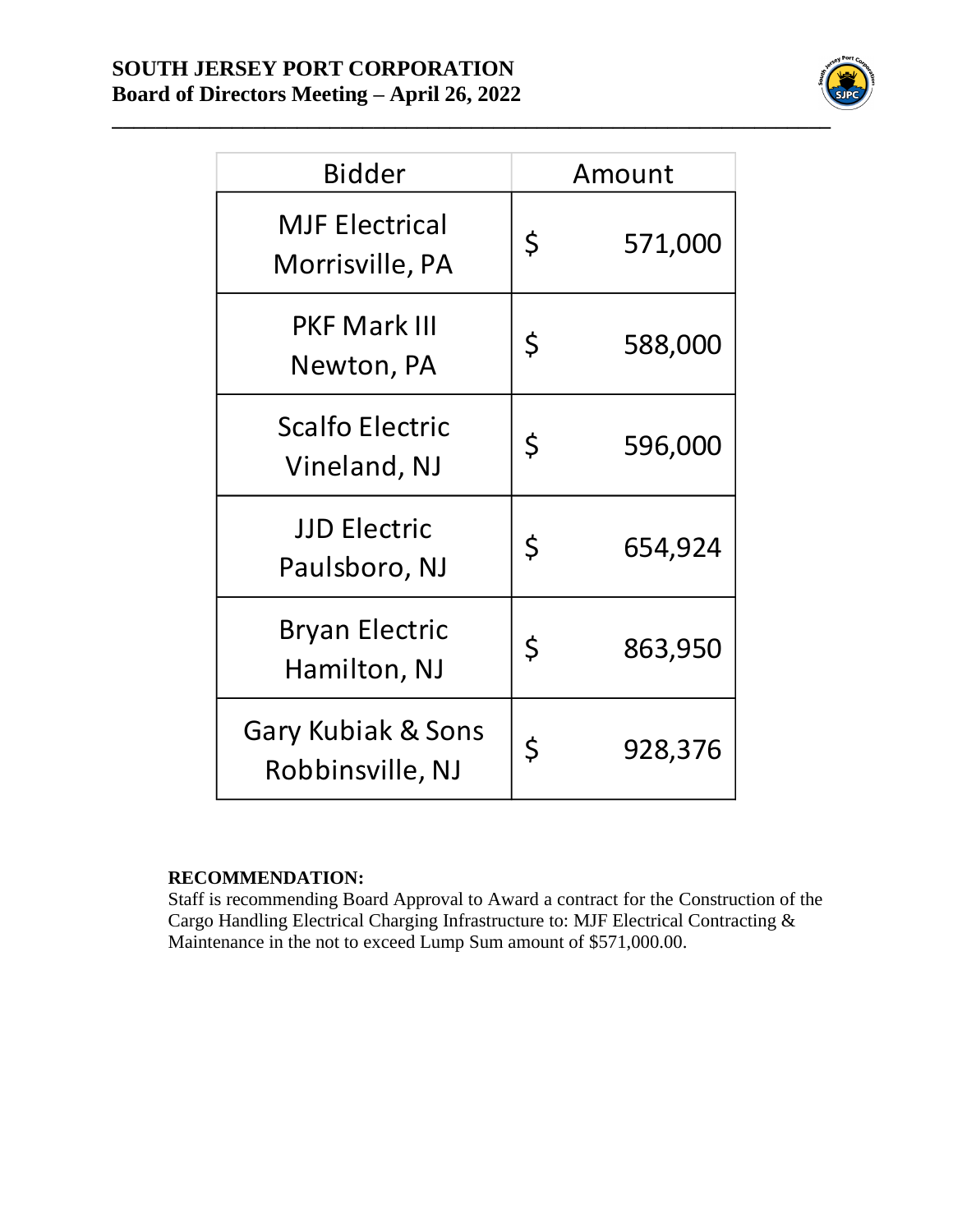

# **H. RESOLUTION 2022-04-0054: APPROVAL OF ANNUAL SCI SUPPORT FOR SERVICES**

#### **REQUEST**

Staff is requesting Board approval of the Port's annual contribution to the Seaman's Church Institute.

#### **BACKGROUND**

The Seamen's Church Institute (SCI) provides services to seafarers who visit the ports along the Delaware River, including SJPC's facilities. SCI visits every ship that calls both the Balzano Marine Terminal and the Broadway Terminal. Those services include hospitality, transportation, telephone, computer, spiritual, and many other necessary and vital services. SCI has requested \$8,000 for services rendered at our terminals. This is the same amount as SJPC contributed last year.

The payment will be funded through the Operations account.

#### **RECOMMENDATION:**

Staff recommends Board approval to pay Seaman's Church Institute \$8,000.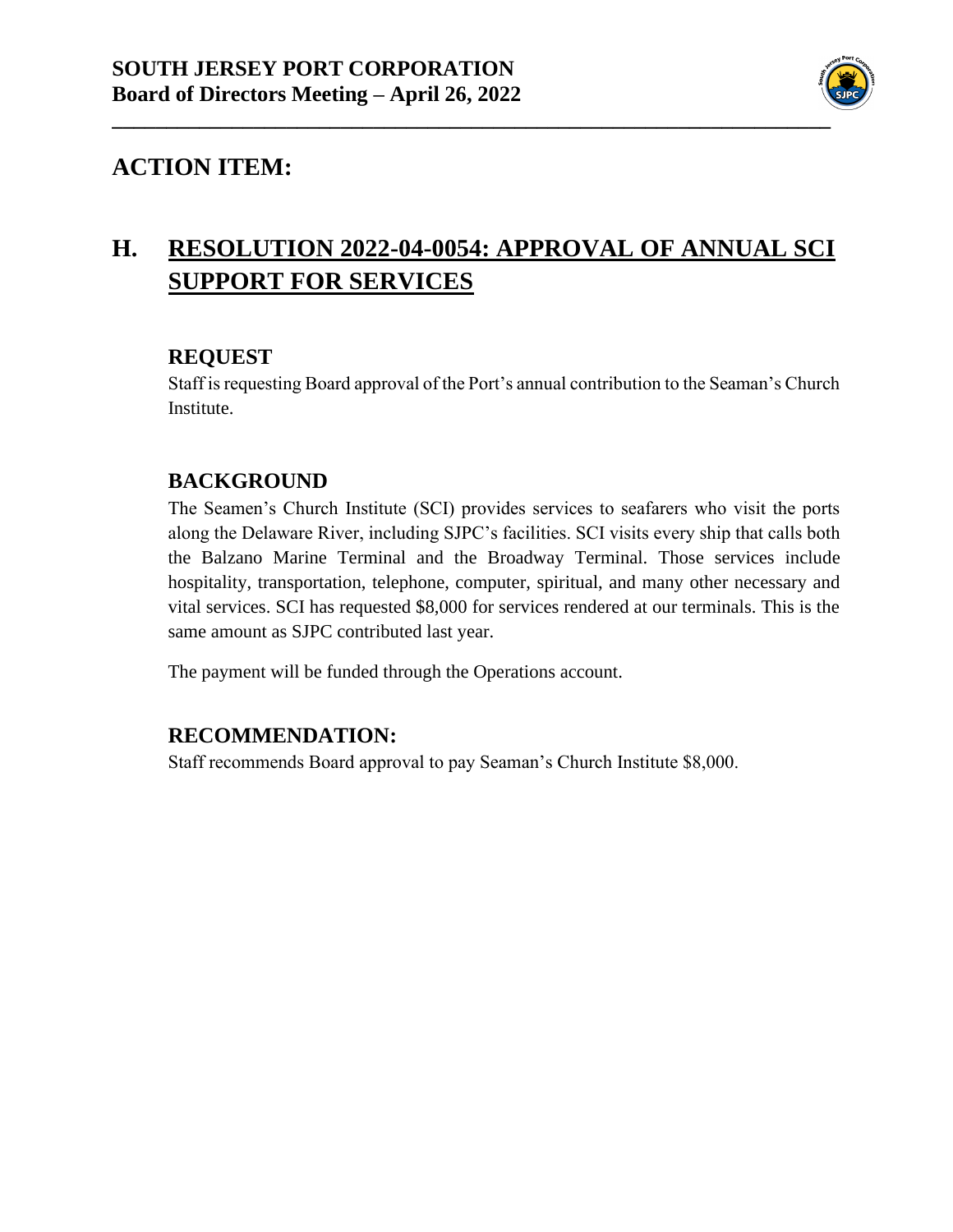

## **I. RESOLUTION 2022-04-0055: AUTHORIZATION TO AWARD RFP FOR TERMINAL OPERATING SYSTEM**

#### **REQUEST**

Staff is requesting Board approval to award a five-year contract for a Terminal Operating System (TOS) software application for bulk and breakbulk operations.

#### **BACKGROUND**

The current TOS legacy software is nearing the end of its life and it is of utmost importance to replace it with the best fit for SJPC. As such, the goal of this contract is to make a long-term investment in SJPC's future, producing a technology enabler and longterm partner that can satisfy expected and robust growth projections. The new TOS should be cloud hosted by the successful bidder, which will reduce SJPC costs for new servers and other hardware. This will also reduce cyber security risks and attacks. The goals of SJPC management in investing in a new TOS include: improved cargo visibility throughout all processes, improved operating processes, eliminate duplicate / redundant work primarily duplicate data entry, bring data entry closer to where the work is being done, work smarter, provide customer access with visibility to cargo activity / availability / status.

| <b>Bidder Name and Address</b>                                              | <b>Cost Proposal/Notes</b>                                                                                    |
|-----------------------------------------------------------------------------|---------------------------------------------------------------------------------------------------------------|
| ePortation<br>405 S. Third St. Philadelphia, PA 19147                       | Saas offering \$1,189,300.00<br>(Total 5-year Cost)                                                           |
|                                                                             | $(E-Copy Rec'd)$                                                                                              |
| <b>Navis LLC</b><br>55 Harrison Street, Suite 600<br>Oakland, CA 94607-3776 | Incomplete bid<br>- Bid Security for proposal was late<br>(received via regular mail at<br>1:30 <sub>pm</sub> |

On January 27, 2022, the following proposals were received: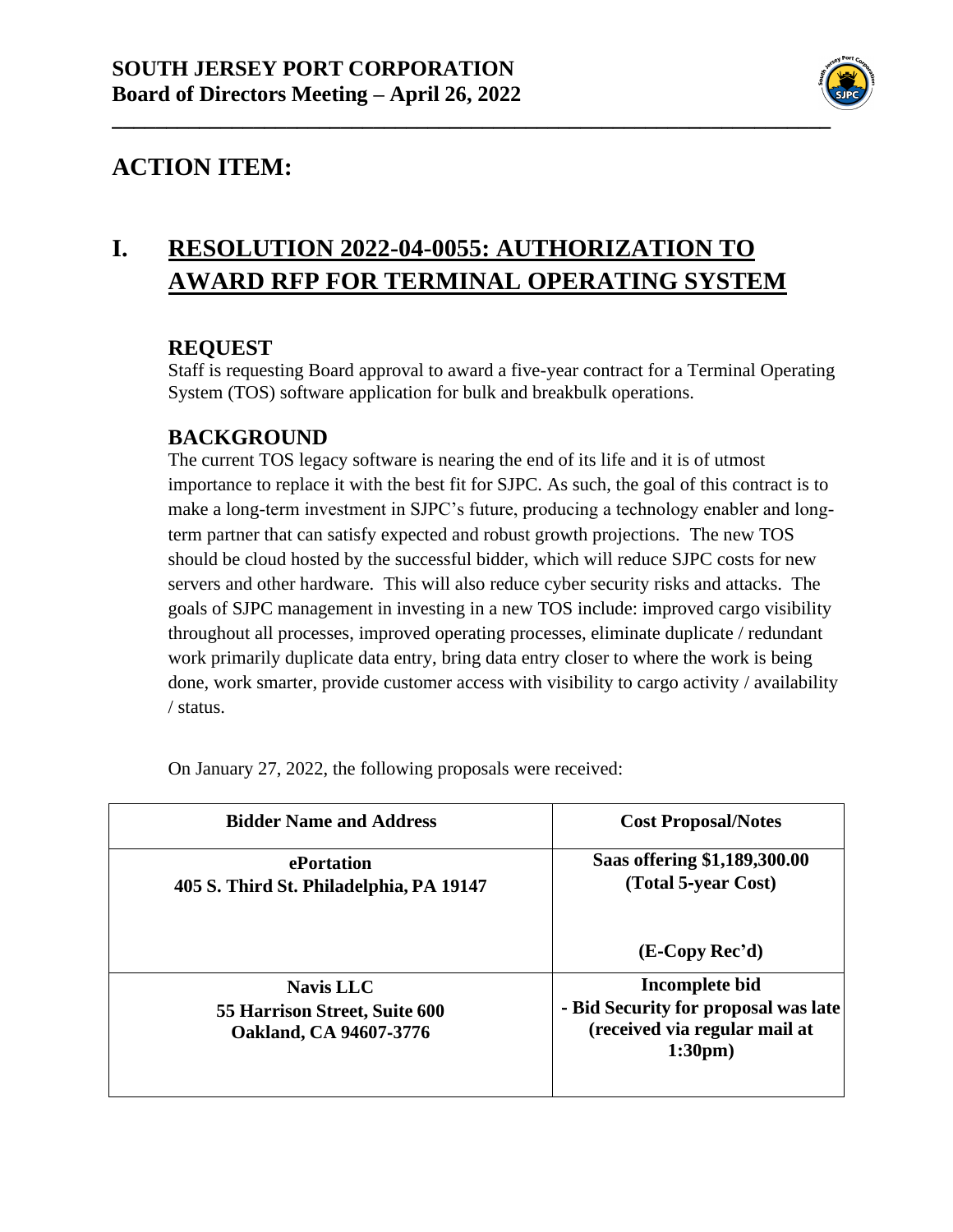#### **SOUTH JERSEY PORT CORPORATION Board of Directors Meeting – April 26, 2022**



**ESVEE Technologies Inc Envision Enterprise America 14101 Sullyfield Circle, Suite 400D Chantilly, VA 20151**

**Saas Offering: \$2,869,400.00 (5**-**year total) On Prem Offering: \$2,275,400.00 (5**‐**year total)**

**(E**‐**Copy Rec'd)**

#### **RECOMMENDATION:**

Staff recommends Board approval to award a five-year contract for a Terminal Operating System (TOS) software application to ePortation for the total cost of \$1,189,300.00.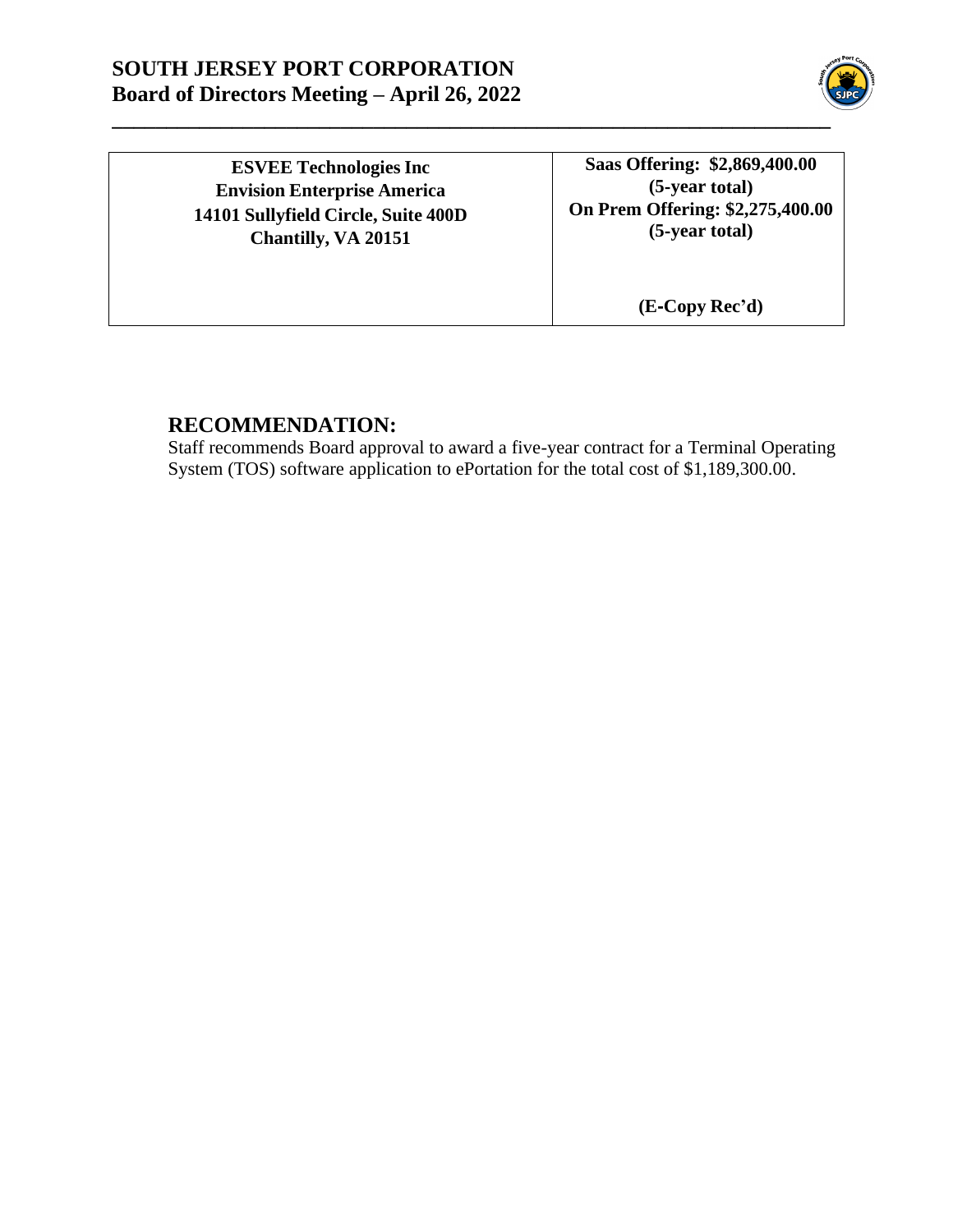

## **INFORMATION ITEM:**

## **J. MARKETING COMMITTEE REPORT & PHOENIX/ARTLIP COMMUNICATIONS REPORT**

PHOENIX STRATEGIES/ARTLIP COMMUNICATIONS REPORT ATTACHED**.**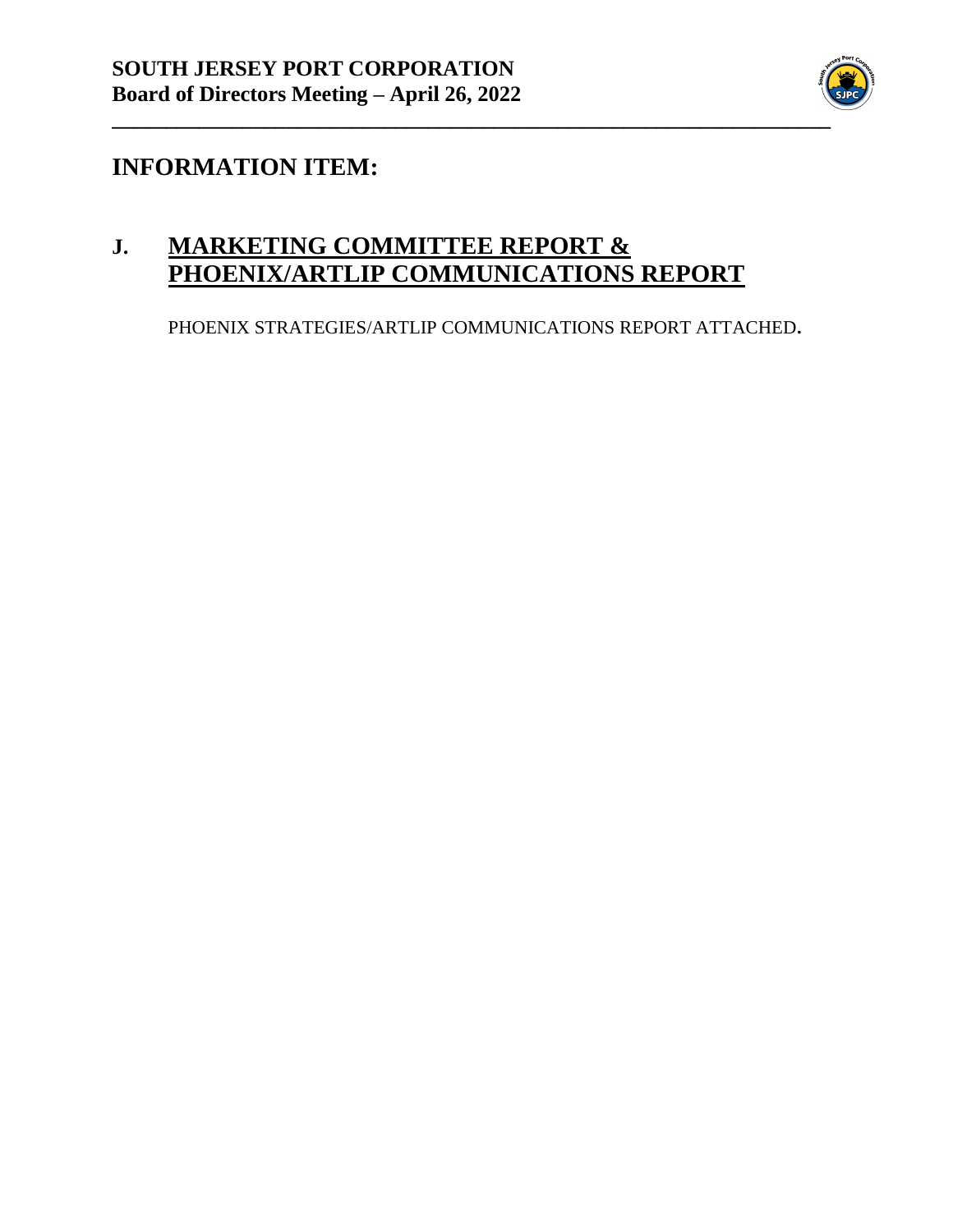

## **INFORMATION ITEM:**

**K. SECURITY UPDATE:**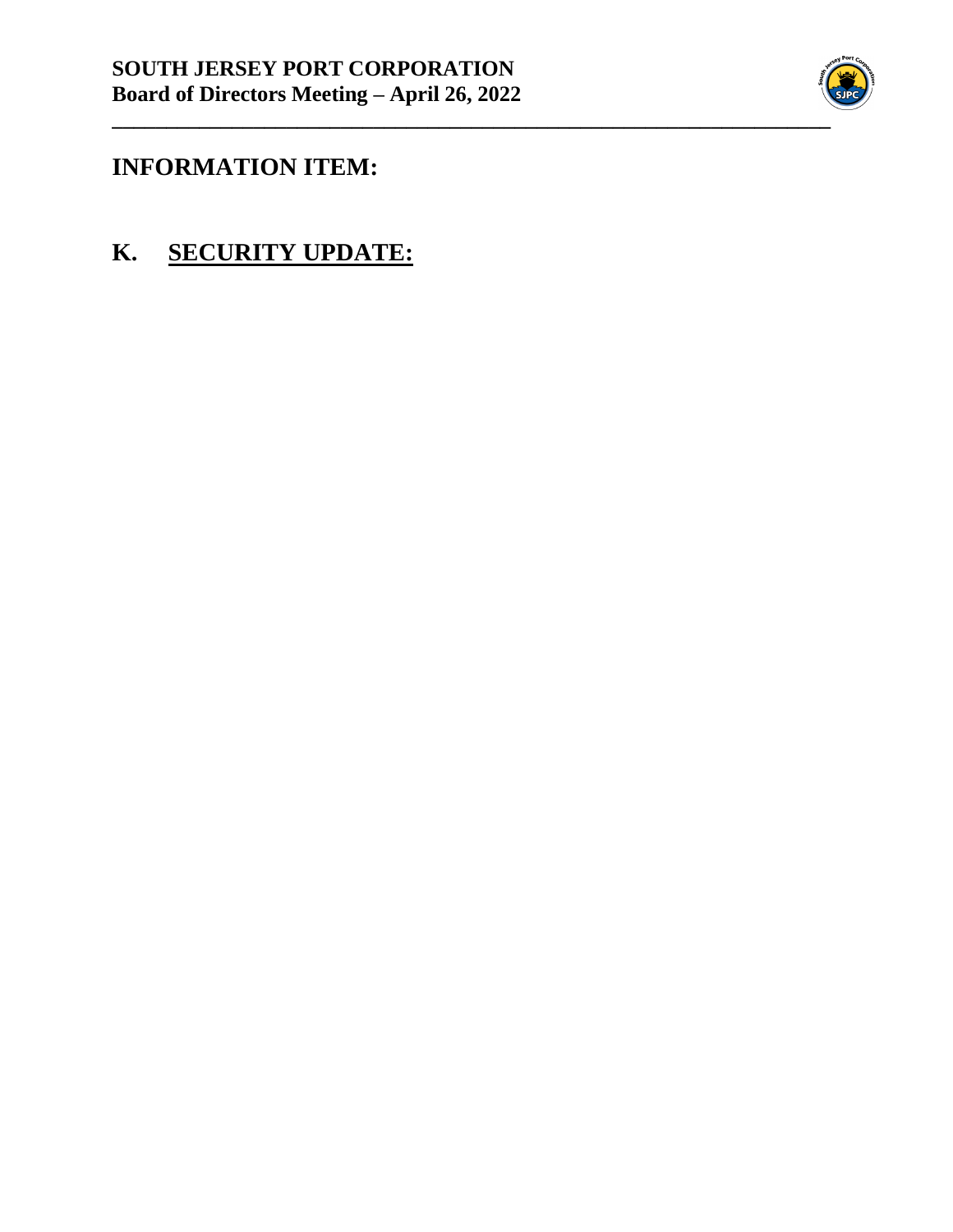

## **INFORMATION ITEM:**

## **L. PAULSBORO MARINE TERMINAL PROJECT UPDATES**

The Paulsboro Marine Terminal Project updates are provided by the Gloucester County Improvement Authority.